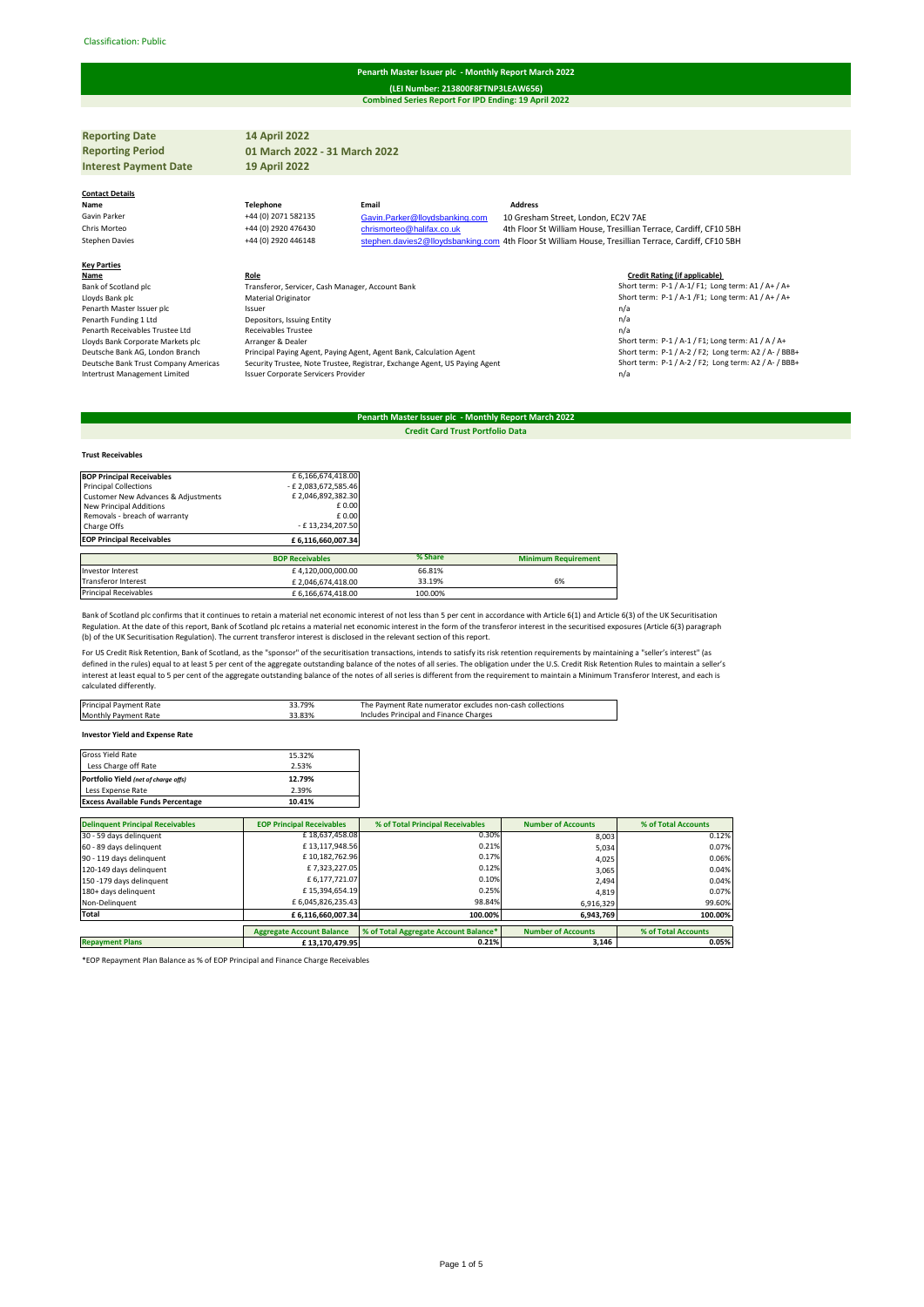# **Penarth Master Issuer plc - Monthly Report March 2022 Credit Card Trust Portfolio Data**

# **Unaudited Stratification Tables as at 31 March 2022**

| <b>Composition by Account Balance</b> | <b>Aggregate Account Balance</b> | % of Total Aggregate Account Balance | <b>Number</b><br>of Accounts | % of Total Accounts |
|---------------------------------------|----------------------------------|--------------------------------------|------------------------------|---------------------|
| <b>Credit Balance</b>                 | - £37,929,721.13                 | $-0.60%$                             | 594,080                      | 8.56%               |
| No Balance                            | £0.00                            | 0.00%                                | 2,517,897                    | 36.26%              |
| £0.01 - £5,000.00                     | £3,910,229,671.54                | 61.73%                               | 3,509,492                    | 50.54%              |
| £5,000.01 - £10,000.00                | £1,862,498,005.46                | 29.40%                               | 272,916                      | 3.93%               |
| £10,000.01 - £15,000.00               | £575,081,569.62                  | 9.08%                                | 48,050                       | 0.69%               |
| £15,000.01 - £20,000.00               | £18,414,148.44                   | 0.29%                                | 1,117                        | 0.02%               |
| £20,000.01 or more                    | £5,843,295.49                    | 0.09%                                | 217                          | 0.00%               |
| Total                                 | £ 6,334,136,969.42               | 100.00%                              | 6,943,769                    | 100.00%             |
|                                       |                                  |                                      |                              |                     |
| <b>Composition by Credit Limit</b>    | <b>Aggregate Account Balance</b> | % of Total Aggregate Account Balance | <b>Number</b>                | % of Total Accounts |
|                                       |                                  |                                      | of Accounts                  |                     |
| Less than £5,000.00                   | £1,831,509,884.49                | 28.91%                               | 3,701,115                    | 53.30%              |
| £5,000.01 - £10,000.00                | £2,645,118,308.79                | 41.76%                               | 2,340,377                    | 33.70%              |
| £10,000.01 - £15,000.00               | £1,782,645,902.59                | 28.14%                               | 874,174                      | 12.59%              |
| £15,000.01 - £20,000.00               | £ 60,166,486.63                  | 0.95%                                | 24,711                       | 0.36%               |
| £20,000.01 or more                    | £14,696,386.92                   | 0.23%                                | 3,392                        | 0.05%               |
| Total                                 | £ 6,334,136,969.42               | 100.00%                              | 6,943,769                    | 100.00%             |
|                                       |                                  |                                      |                              |                     |
| <b>Composition by Account Age</b>     | <b>Aggregate Account Balance</b> | % of Total Aggregate Account Balance | <b>Number</b><br>of Accounts | % of Total Accounts |
| Not More Than 6 Months                | £0.00                            | 0.00%                                |                              | 0.00%               |
| Over 6 Months to 12 Months            | $f$ 0.00                         | 0.00%                                |                              | 0.00%               |

|                             |                   |         | <b>UI ACCURRIS</b>       |         |
|-----------------------------|-------------------|---------|--------------------------|---------|
| Not More Than 6 Months      | £0.00             | 0.00%   | $\overline{\phantom{a}}$ | 0.00%   |
| Over 6 Months to 12 Months  | £0.00             | 0.00%   | -                        | 0.00%   |
| Over 12 Months to 24 Months | £261.214.356.07   | 4.12%   | 238.868                  | 3.44%   |
| Over 24 Months to 36 Months | £504.058.042.27   | 7.96%   | 556.043                  | 8.01%   |
| Over 36 Months to 48 Months | £439.835.659.67   | 6.94%   | 513.788                  | 7.40%   |
| Over 48 Months to 60 Months | £475.000.313.43   | 7.50%   | 575.384                  | 8.29%   |
| Over 60 Months to 72 Months | £451,870,020.27   | 7.13%   | 509.703                  | 7.34%   |
| Over 72 Months              | £4.202.158.577.71 | 66.34%  | 4.549.983                | 65.53%  |
| <b>Total</b>                | £6.334.136.969.42 | 100.00% | 6.943.769                | 100.00% |

| <b>Geographic Distribution of Accounts</b> | <b>Aggregate Account Balance</b> | % of Total Aggregate Account Balance | <b>Number</b> | % of Total Accounts |
|--------------------------------------------|----------------------------------|--------------------------------------|---------------|---------------------|
|                                            |                                  |                                      | of Accounts   |                     |
| East Anglia                                | £793,432,258.05                  | 12.53%                               | 816,600       | 11.76%              |
| London                                     | £435,684,624.59                  | 6.88%                                | 450.603       | 6.49%               |
| Midlands                                   | £791.516.376.57                  | 12.50%                               | 889,941       | 12.82%              |
| North East England                         | £777,806,741.38                  | 12.28%                               | 906,478       | 13.05%              |
| North West England                         | £713,341,182.03                  | 11.26%                               | 812,633       | 11.70%              |
| Scotland                                   | £569,631,944.46                  | 8.99%                                | 667,199       | 9.61%               |
| South Central England                      | £715,131,754.98                  | 11.29%                               | 725.006       | 10.44%              |
| South East England                         | £ 655,533,371.49                 | 10.35%                               | 654.303       | 9.42%               |
| South West England                         | £606.861.277.74                  | 9.58%                                | 692,555       | 9.97%               |
| Wales                                      | £259,267,746.14                  | 4.09%                                | 293,973       | 4.23%               |
| Other                                      | £15.929.691.99                   | 0.25%                                | 34.478        | 0.50%               |
| Total                                      | £6,334,136,969.42                | 100.00%                              | 6,943,769     | 100.00%             |

# **Waterfall Penarth Master Issuer plc - Monthly Report March 2022**

| <b>Revenue Waterfall</b>                 |                |
|------------------------------------------|----------------|
| <b>Trust Finance Charge Collections</b>  | £80,236,356.52 |
| <b>Transferor Interest</b>               | £26.629.820.48 |
| <b>Investor Interest</b>                 | £53,606,536.04 |
| Funding 1                                |                |
| <b>Finance Charge Collections</b>        | £47,704,443.52 |
| Interchange                              | £4.944.499.48  |
| <b>Recoveries</b>                        | £957,463.32    |
| Investment proceeds                      | £129.72        |
| Principal Funding Account Interest       | £ 0.00         |
| Interest accrued on Accumulation Reserve | £ 0.00         |
| <b>Accumulation reserve Draw Amount</b>  | £ 0.00         |
| <b>Total LNI Available Funds</b>         | £53,606,536.04 |
| <b>Application of Funds:</b>             |                |
| Senior Cost Items                        | £17,800.00     |
| Monthly Distribution Amount              | £5,069,855.92  |
| Servicer Payment                         | £3,419,205.05  |
| Aggregate Investor Default Amount        | £8,841,870.21  |
| <b>Excess Available Funds</b>            | £36,257,804.86 |
| Monthly expenses loan amount             | £ 0.00         |
| Accumulation reserve funding             | £ 0.00         |
| Junior costs items                       | £1,600.00      |
| <b>Excess Spread</b>                     | £36,256,204.86 |

| <b>Principal Waterfall</b>                                      |                   |
|-----------------------------------------------------------------|-------------------|
| <b>Trust Principal Collections</b>                              | £2,083,672,585.46 |
| Distributed to Funding 1                                        | £ 0.00            |
| <b>Funding 1</b>                                                |                   |
| <b>Principal Collections</b>                                    | £ 0.00            |
| Investor Defaults transferred from LNI Available Funds          | £8,841,870.21     |
| <b>Total LNI Available Principal Amounts</b>                    | £8,841,870.21     |
| <b>Application of Funds:</b>                                    |                   |
| Senior costs shortfall                                          | £ 0.00            |
| Monthly distribution shortfall                                  | £ 0.00            |
| Servicer payment shortfall                                      | £ 0.00            |
| Expenses loan shortfall                                         | £ 0.00            |
| Accumulated principal deposited to Principal Funding Account    | £ 0.00            |
| Principal payments                                              | £ 0.00            |
| Targeted pre-funding amounts deposited to Principal Funding A/c | £ 0.00            |
| Loss make Up (Investor Defaults) transferred to Investment A/c  | £8,841,870.21     |
| Total                                                           | £8.841.870.21     |

**Any cash injected into the structure by the sponsor, originator or third parties or other support provided during the period**

None

 $\sim$ 

al service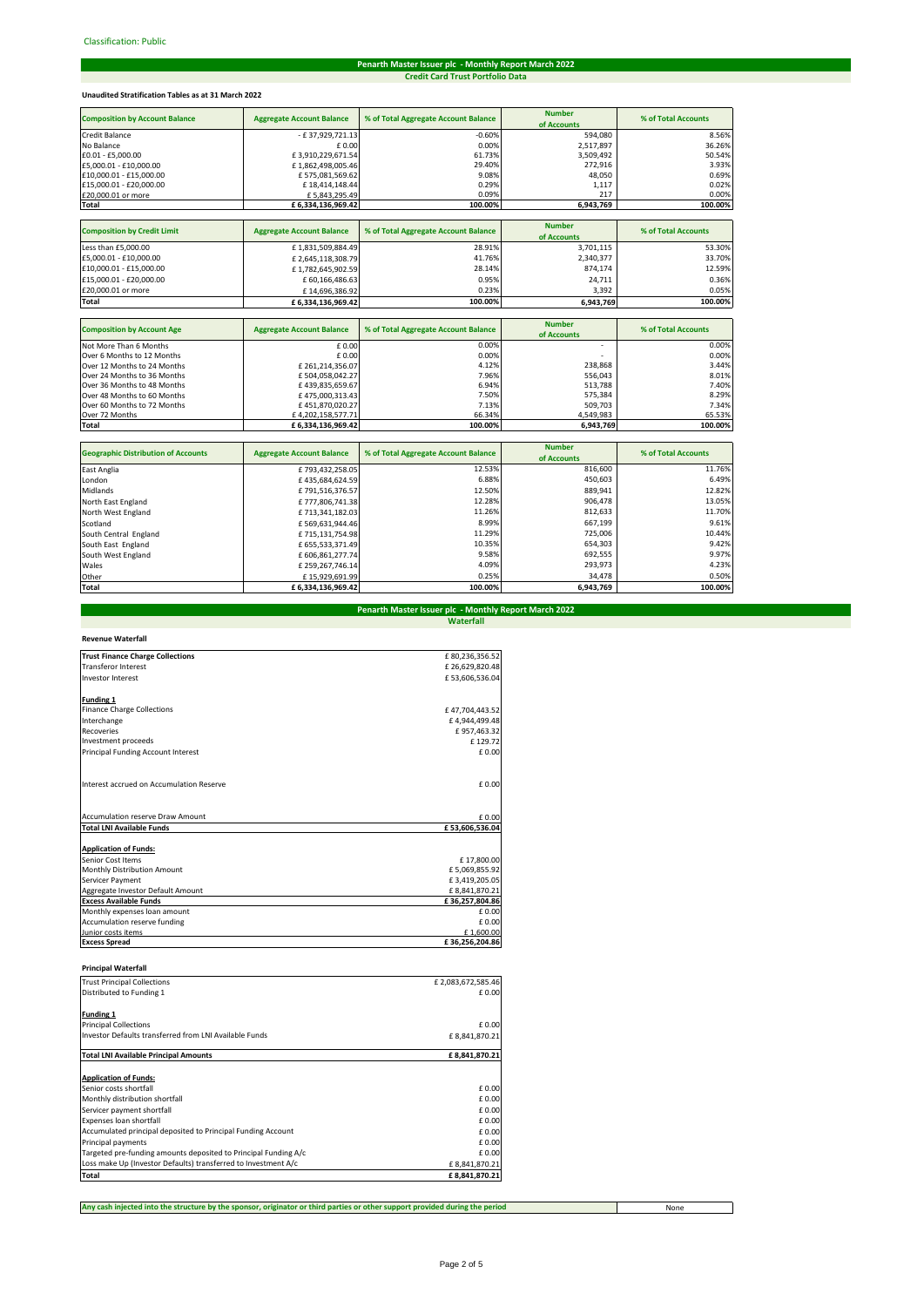# **Penarth Master Issuer plc - Monthly Report March 2022 Notes in Issue as at 31 March 2022**

| Series Name                                  | Class A: Series 2013-1 A2          | Class A: Series 2018-1 A2          | Class A: Series 2018-2 A2    |
|----------------------------------------------|------------------------------------|------------------------------------|------------------------------|
|                                              |                                    |                                    |                              |
| <b>Issue Date</b>                            | 21 November 2013                   | 26 March 2018                      | 10 October 2018              |
| <b>ISIN</b>                                  | XS0991658989                       | XS1779703286                       | XS1885682978                 |
|                                              |                                    | XS1779703013                       |                              |
| Cusip                                        | n/a                                | n/a                                | n/a                          |
| <b>Stock Exchange Listing</b>                | LSE                                | LSE                                | LSE                          |
| Original Rating*<br>Current Rating*          | Aaa/AAA/AAA                        | Aaa/AAA/AAA                        | Aaa/AAA**                    |
|                                              | Aaa/AAA**                          | Aaa/AAA/AAA                        | Aaa/AAA**                    |
| Currency<br><b>Issue Size</b>                | GBP                                | GBP                                | GBP                          |
| Issue Size (GBP Equivalent)                  | £1,300,000,000                     | £300,000,000                       | £500,000,000                 |
| <b>Outstanding Amount (GBP)</b>              | £1,300,000,000<br>£1,300,000,000   | £300,000,000<br>£300,000,000       | £500,000,000<br>£500,000,000 |
| Nominal Liquidation Amount (GBP)             | £1,300,000,000                     | £300.000.000                       | £500,000,000                 |
| Scheduled Redemption Date                    | 18 September 2025                  | 18 March 2023                      | 18 September 2025            |
| <b>Final Maturity Date</b>                   | 18 September 2027                  | 18 March 2025                      | 18 September 2027            |
| Reference Rate                               | Compounded Daily SONIA             | Compounded Daily SONIA             | Compounded Daily SONIA       |
| <b>Current Reference Rate</b>                | 0.64487%                           | 0.64487%                           | 0.64487%                     |
| Margin                                       | 0.450%                             | 0.515%                             | 0.892%                       |
| Expected Interest Amount***                  | £1,247,851.84                      | £305,061.70                        | £673,696.44                  |
| Interest Amount Paid***                      | £1,247,851.84                      | £305,061.70                        | £673,696.44                  |
| Interest paid in currency of Note            | n/a                                | n/a                                | n/a                          |
| <b>Interest Shortfall</b>                    | £0.00                              | £0.00                              | £0.00                        |
| Cumulative Interest Shortfall                | £0.00                              | £0.00                              | £0.00                        |
| Scheduled Principal Payment***               | £0.00                              | £0.00                              | £0.00                        |
| Principal Amount Paid***                     | £0.00                              | £0.00                              | £0.00                        |
| Principal Shortfall                          | £0.00                              | £0.00                              | £0.00                        |
| Cumulative Principal Shortfall               | £0.00                              | £0.00                              | £0.00                        |
|                                              |                                    |                                    |                              |
| Series Name                                  | Class A: Series 2019-1 A2          | Class A: Series 2019-1 A3          |                              |
|                                              |                                    |                                    |                              |
| <b>Issue Date</b>                            | 22 July 2019                       | 22 July 2019                       |                              |
| <b>ISIN</b>                                  | XS2022169788                       | XS2022173384                       |                              |
|                                              | XS2022173038                       |                                    |                              |
| Cusip                                        | n/a                                | n/a                                |                              |
| <b>Stock Exchange Listing</b>                | LSE                                | LSE                                |                              |
| Original Rating*                             | Aaa/AAA/AAA                        | Aaa/AAA**                          |                              |
| Current Rating*                              | Aaa/AAA/AAA                        | Aaa/AAA**                          |                              |
| Currency                                     | GBP                                | GBP                                |                              |
| <b>Issue Size</b>                            | £300,000,000                       | £500,000,000                       |                              |
| Issue Size (GBP Equivalent)                  | £300,000,000                       | £500,000,000                       |                              |
| <b>Outstanding Amount (GBP)</b>              | £300,000,000                       | £500,000,000                       |                              |
| Nominal Liquidation Amount (GBP)             | £300,000,000                       | £500,000,000                       |                              |
| Scheduled Redemption Date                    | 18 July 2022                       | 18 July 2024                       |                              |
| <b>Final Maturity Date</b><br>Reference Rate | 18 July 2024                       | 18 July 2026                       |                              |
|                                              | Compounded Daily SONIA<br>0.64487% | Compounded Daily SONIA<br>0.64487% |                              |
| Current Reference Rate<br>Margin             | 0.700%                             | 0.850%                             |                              |
| Expected Interest Amount***                  | £353,719.23                        | £655,285.48                        |                              |
| Interest Amount Paid***                      | £353,719.23                        | £655,285.48                        |                              |
| Interest paid in currency of Note            | n/a                                | n/a                                |                              |
| <b>Interest Shortfall</b>                    | £0.00                              | £0.00                              |                              |
| Cumulative Interest Shortfall                | £0.00                              | £0.00                              |                              |
| Scheduled Principal Payment***               | £0.00                              | £0.00                              |                              |
| Principal Amount Paid***                     | £0.00                              | £0.00                              |                              |
| <b>Principal Shortfall</b>                   | £0.00                              | £0.00                              |                              |
| Cumulative Principal Shortfall               | £0.00                              | £0.00                              |                              |
|                                              |                                    |                                    |                              |
| Series Name                                  | Class B: Series 2014-2 B1          | Class C: Series 2014-2 C1          | Class D: Series 2014-2 D1    |
|                                              |                                    |                                    |                              |
| <b>Issue Date</b>                            | 20 October 2014                    | 20 October 2014                    | 20 October 2014              |
| <b>ISIN</b>                                  | XS1117709219                       | XS1117709649                       | XS1117710142                 |
| Cusip                                        | n/a                                | n/a                                | n/a                          |
| <b>Stock Exchange Listing</b>                | <b>LSE</b>                         | <b>LSE</b>                         | LSE                          |
| Original Rating*                             | Aa3/A+/A                           | Baa1/A-/BBB+                       | n/a                          |
| Current Rating*                              | Aa3/AA-/A                          | A3/A/BBB+                          | n/a                          |
| Currency                                     | GBP                                | GBP                                | GBP                          |
| <b>Issue Size</b>                            | £600,000,000                       | £120,000,000                       | £500,000,000                 |
| Issue Size (GBP Equivalent)                  | £600,000,000                       | £120,000,000                       | £500,000,000                 |
| <b>Outstanding Amount (GBP)</b>              | £600,000,000                       | £120,000,000                       | £500,000,000                 |
| Nominal Liquidation Amount (GBP)             | £600,000,000                       | £120,000,000                       | £500,000,000                 |
| <b>Scheduled Redemption Date</b>             | 18 September 2025                  | 18 September 2025                  | 18 September 2028            |
| <b>Final Maturity Date</b>                   | 18 September 2027                  | 18 September 2027                  | 18 September 2030            |
| Reference Rate                               | Compounded Daily SONIA             | Compounded Daily SONIA             | Compounded Daily SONIA       |
| Current Reference Rate                       | 0.64487%                           | 0.64487%                           | 0.64487%                     |
| Margin                                       | 1.327%                             | 1.827%                             | 0.580%                       |
| Expected Interest Amount***                  | £1,037,257.64                      | £260,054.27                        | £536,929.32                  |
| Interest Amount Paid***                      | £1,037,257.64                      | £260,054.27                        | £536,929.32                  |
| Interest paid in currency of Note            | n/a                                | n/a                                | n/a                          |
| <b>Interest Shortfall</b>                    | £0.00                              | £0.00                              | £0.00                        |
| Cumulative Interest Shortfall                | £0.00                              | £0.00                              | £0.00                        |
| Scheduled Principal Payment***               | £0.00                              | £0.00                              | £0.00                        |
| Principal Amount Paid***                     | £0.00                              | £0.00                              | £0.00                        |
| <b>Principal Shortfall</b>                   | £0.00                              | £0.00                              | £0.00                        |
| Cumulative Principal Shortfall               | £0.00                              | £0.00                              | £0.00                        |

\* Rating - Moody's/S&P/Fitch

\*\* Rating - Moody's/Fitch

\*\*\* Includes payment up to interest payment date.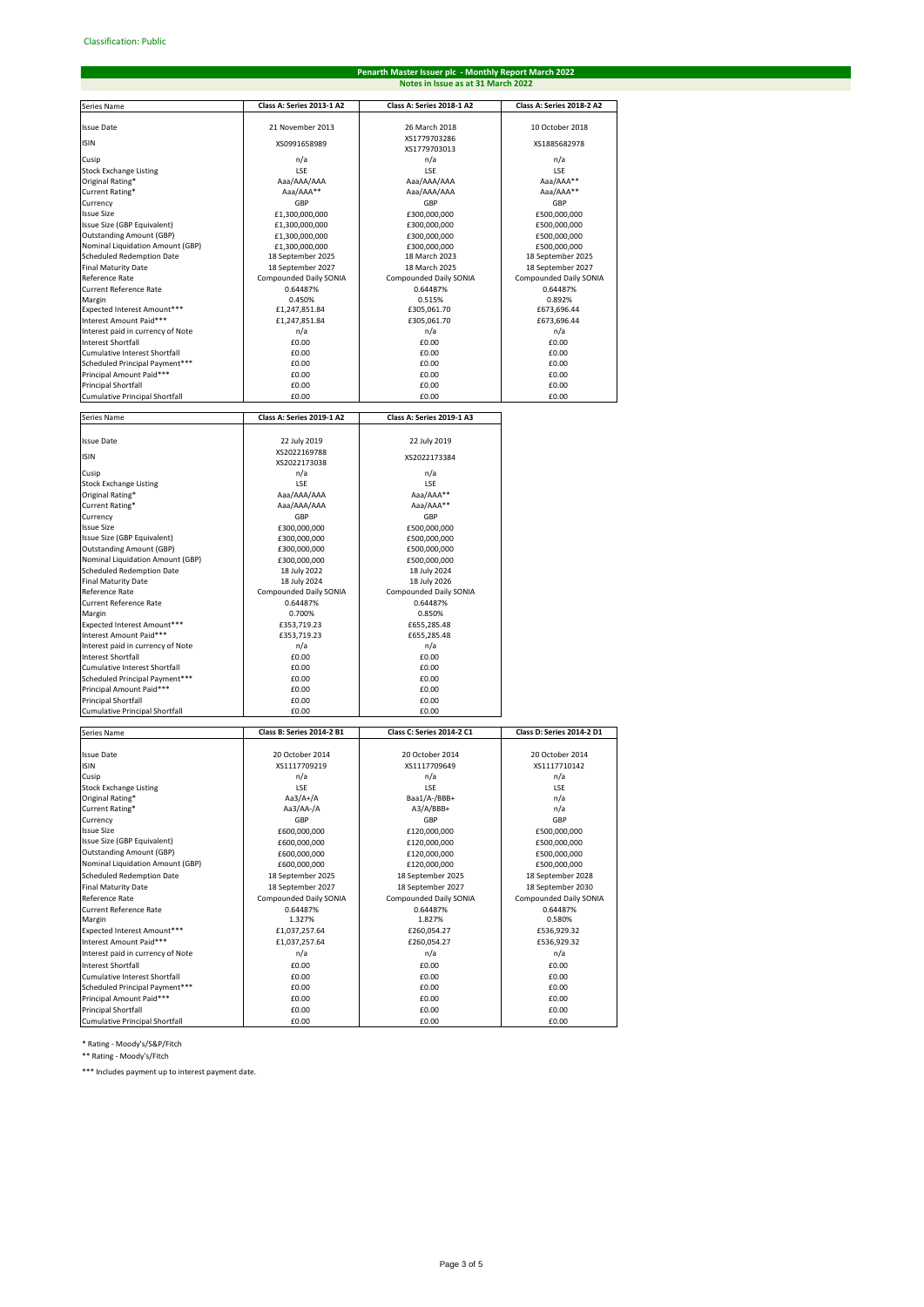#### Classification: Public#

#### **Credit Enhancement Penarth Master Issuer plc - Monthly Report March 2022**

## **Credit Enhancement**

| <b>Credit Enhancement</b> |                                   |            |                    |                                     |
|---------------------------|-----------------------------------|------------|--------------------|-------------------------------------|
|                           | <b>Nominal Liquidation Amount</b> | % of Total | <b>Enhancement</b> | <b>Required Credit Enhancement*</b> |
| Class A Notes             | £2,900,000,000                    | 70.4%      | 29.6%              | 15.5%                               |
| Class B Notes             | £600,000,000                      | 14.6%      | 15.0%              | 9.0%                                |
| Class C Notes             | £120,000,000                      | 2.9%       | 12.1%              | 7.0%                                |
| Class D Notes             | £500,000,000                      | 12.1%      |                    |                                     |
|                           |                                   |            |                    |                                     |

Total notes **E4,120,000,000** 100.0% 

\* Credit enhancement represents subordinated notes as a proportion of total notes in issue. Required credit enhancement is currently 15.5% for 2018-1 A2 and 2018-2 A2 notes, 15.0% for the 2013-1 A2 note, 14.5% for 2019-1 A2 notes and 11.0% for the 2019-1 A3 note.

All Class A notes will benefit from the highest then outstanding requirement, currently 15.5% credit enhancement until the 2018-2 A2 note redeems, which is expected in September 2025.

The numbers stated above are exclusive of any Required Series Cash Reserve Account Amount, where applicable (typically 3.77% of the Nominal Liquidation Amount of the Related Loan Note<br>where the Originator Rating Trigger is

# **Excess Available Funds Percentage**

| <b>Reserves</b>                                         |        |
|---------------------------------------------------------|--------|
| <b>Excess Available Funds - 3 Month Average Trigger</b> | 0%     |
| 3 Month Average                                         | 9.90%  |
| 2 Month Previous                                        | 9.29%  |
| 1 Month Previous                                        | 10.00% |
| Current Month                                           | 10.41% |

### **Accumulation Reserve**

| Accumulation Reserve - Required Amount      |  |
|---------------------------------------------|--|
| <b>Accumulation Reserve - Actual Amount</b> |  |
|                                             |  |

**Series Cash Reserve**<br>Series Cash Reserve - Required Amount **£0.00 Example 2.000 Example 2.000** 

Series Cash Reserve - Actual Amount<br>Provides liquidity support in relation to shortfalls of interest payable on certain Class A series. A Cash Reserve Fund will be funded upon the requisite ratings downgrage.

(See Ratings Triggers).

#### **Ratings and Triggers Penarth Master Issuer plc - Monthly Report March 2022**

|                                      |                      | <b>Required Rating</b>                 | <b>Current Rating</b>                               |                                                                                                      |
|--------------------------------------|----------------------|----------------------------------------|-----------------------------------------------------|------------------------------------------------------------------------------------------------------|
| <b>Transaction Party</b>             | <b>Name</b>          | (Moody's/S&P/Fitch)                    | (Moody's/S&P/Fitch)                                 | <b>Consequences of Trigger Breach</b>                                                                |
| <b>Account Banks:</b>                | Bank of Scotland plc | Short Term: P-1 / A-1 / F1             | Short term: P-1 / A-1/F1; Long                      | Within 60 days from the downgrade below the minimum rating                                           |
| - Trust Account Bank                 |                      | Long Term: A2/ n/a / A                 | term: A1 / A+ / A+                                  | open substitute accounts at a suitable Qualified Institution and                                     |
| - Funding 1 Account Bank             |                      |                                        |                                                     | transfer all funds standing to the credit of the accounts to the                                     |
| - Issuer Account Bank                |                      |                                        |                                                     | substitute accounts.                                                                                 |
| Series Cash Reserve Account          | Bank of Scotland plc | Moody's - Short term P1, long term A2; |                                                     | Short term: P-1/A-1/F1; Long Requirement to increase the series cash reserve account to the          |
| (Bank of Scotland plc credit rating) |                      | S&P - Short term A2                    | term: A1 / A+ / A+                                  | specified targeted amount for certain class A notes (where stated                                    |
|                                      |                      |                                        |                                                     | in the Final Terms or Drawdown Prospectus for the specific notes).                                   |
|                                      |                      |                                        |                                                     |                                                                                                      |
| Transferor                           | Bank of Scotland plc | Long Term: Baa2, BBB+, BBB+            |                                                     | Short term: P-1 / A-1/F1; Long Notification Event taking place and legal title to the Receivables to |
|                                      |                      |                                        | term: A1 / A+ / A+                                  | be transferred to the Receivables Trustee.                                                           |
|                                      |                      |                                        |                                                     |                                                                                                      |
| <b>Material Originator</b>           | Lloyds Bank plc      | Long Term: Baa2,BBB+,BBB+              | Short term: P-1 / A-1 /F1; Long Perfection of Title |                                                                                                      |
|                                      |                      |                                        | term: A1 / A+ / A+                                  | Rapid amortisation of notes, principal and interest paid monthly                                     |
|                                      |                      |                                        |                                                     | and all series of notes become pass through.                                                         |

# **Non Rating Triggers**

| ניספויי מיישטח ושיר                    |                                                                                                                                                                                                                                                                                                                                                                                                                                                                                                                                                                                                                                                                                                                                                                       |                                                                                                                                                                 |                   |
|----------------------------------------|-----------------------------------------------------------------------------------------------------------------------------------------------------------------------------------------------------------------------------------------------------------------------------------------------------------------------------------------------------------------------------------------------------------------------------------------------------------------------------------------------------------------------------------------------------------------------------------------------------------------------------------------------------------------------------------------------------------------------------------------------------------------------|-----------------------------------------------------------------------------------------------------------------------------------------------------------------|-------------------|
| <b>Events</b>                          | <b>Test</b>                                                                                                                                                                                                                                                                                                                                                                                                                                                                                                                                                                                                                                                                                                                                                           | <b>Consequence</b>                                                                                                                                              | <b>Occurrence</b> |
| <b>Early Redemption Events</b>         | Breach of Minimum Transferor Interest (<6%);<br>Excess Available Funds trigger (3 month average less than or equal to<br>$0\%$ );<br>- Principal outstanding of the notes is higher than the eligible receivables<br>available in the trust:<br>Any series not paid down on its scheduled redemption date;<br>- Trust Pay Out Events;<br>Trust Series Pay Out Events; and<br>Taxes imposed on Funding 1 Loan Note Issuer.                                                                                                                                                                                                                                                                                                                                             | Rapid Amortisation (or, in some cases, Regulated Amortisation on<br>notes issued prior to 2019).                                                                | <b>No</b>         |
| <b>Servicer Termination Events</b>     | Servicer Insolvency Event;<br>Unremedied Servicer payment default;<br>Failure to comply with any of its other covenants or obligations;<br>Non permitted delegation by the Servicer of its duties; and<br>Any representation, warranty or certification was incorrect when made<br>and which has a Material Adverse Effect on the interests of the Investor<br>Beneficiaries and is unremedied for a period of 60 days.                                                                                                                                                                                                                                                                                                                                               | Termination of appointment of Servicer.                                                                                                                         | <b>No</b>         |
| <b>Cash Manager Termination Events</b> | Cash Manager Insolvency Event;<br>Unremedied default;<br>Failure to comply with any of its other covenants or obligations;<br>Non permitted delegation by the Cash Manager of its duties; and<br>Any representation, warranty or certification was incorrect when made<br>and which has a Material Adverse Effect on the interests of the Investor<br>Beneficiaries and is unremedied for a period of 60 days.                                                                                                                                                                                                                                                                                                                                                        | Termination of appointment of Cash Manager.                                                                                                                     | No                |
| <b>Notification Events</b>             | - Insolvency Event in relation to the Transferor;<br>- Transferor fails to pay any sum due from it to the Receivables Trustee<br>within permitted time and is not remedied; and<br>- Transferor's long-term senior unsecured indebtedness as rated by any of<br>S&P, Moody's or Fitch were to fall below BBB+, Baa2 or BBB+.                                                                                                                                                                                                                                                                                                                                                                                                                                          | Obligors being notified of the sale to the Receivables Trustee and<br>legal title to the Securitised Portfolio being transferred to the<br>Receivables Trustee. | <b>No</b>         |
| <b>Issuer Events of Default</b>        | Various occurrences, including:<br>- Non-payment of interest or principal on any note of the relevant Note<br>Series;<br>- Material breach of contractual obligations by the Issuer;<br>Judgment is made against the Issuer and continues unsatisfied;<br>Enforcement action is taken against the assets of the Issuer;<br>Insolvency event in relation to the Issuer;<br>- An order is made or an effective resolution is passed for the winding-up,<br>liquidation or dissolution of the Issuer;<br>- Failure by the Issuer to take any action to perform and comply with its<br>obligations under the Related Documents; and<br>It becomes unlawful for the Issuer to perform or comply with its<br>obligations under or in respect of the notes of a Note Series. | An Enforcement Notice may be issued to the Issuer declaring the<br>Notes to be immediately due and payable and the security<br>enforced.                        | <b>No</b>         |

Ratings values taken at 31 March 2022